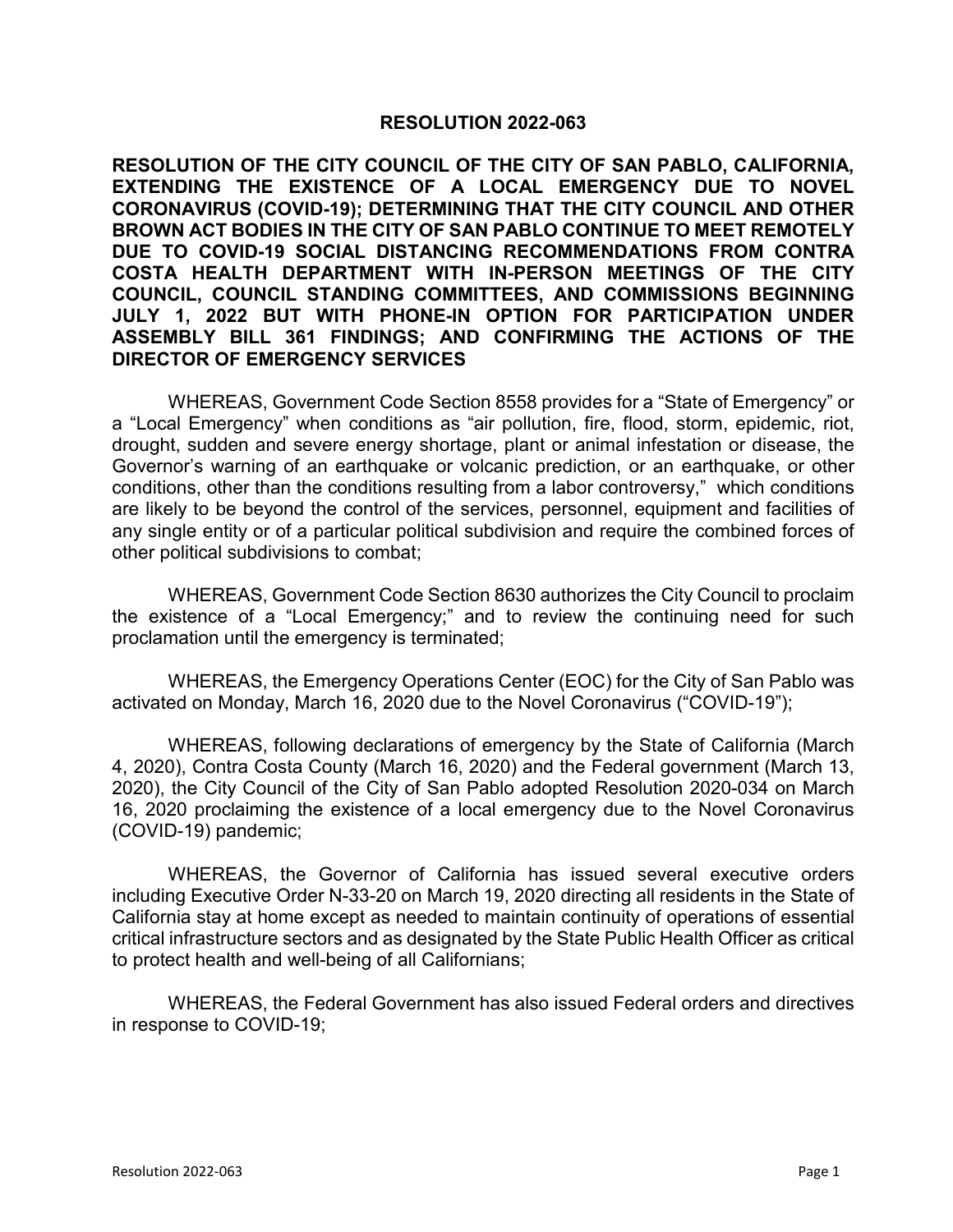WHEREAS, the Contra Costa Health Services Officer, in conjunction with other Bay Area Health Officers, issued on March 31, 2020 further Shelter-in-Place orders through May 3, 2020 with additional limitations on essential services that could continue;

WHEREAS, on April 29, 2020, pursuant to Contra Costa Health Department Order No. HO-COVID19-09, the shelter-in-place order was continued until May 31, 2020;

WHEREAS, these governmental actions were taken to "flatten the curve" of the infection rate to avoid overwhelming limited medical resources, especially given the particular challenge with of a high infection rate for asymptomatic individuals; thus, creating "superspreader" events when people are in close proximity;

WHEREAS, on May 18, 2020, pursuant to Contra Costa Health Department Order No. HO-COVID19-14, the shelter-in-place order was continued although allowing some businesses to reopen under certain conditions;

WHEREAS, the Bay Area shelter-in-place order was then extended through May 31, 2020 with the current Contra Costa County Health Department Order dated June 5, 2020 extending the shelter-in-place orders, but with increasing allowance for certain businesses and other activities to occur following certain conditions, recognizing the goals of the Governor's announcement on May 4, 2020 of a "Roadmap for Recovery";

WHEREAS, on July 5, 2020, Contra Costa Health Services Officer issued Order HO-COVID19-22 generally requiring members of the public and workers to wear face coverings when less than 6 feet away from any person who is not a member of the individual's household and when inside or on the grounds of any business;

WHEREAS, on July 11, 2020, the Contra Costa Health Services Officer issued HO-COVID19-24 increasing restrictions on high risk activities and businesses due to increasing community transmissions of COVID-19, hospitalizations, illness and positivity rate;

WHEREAS, on July 13, 2020, the California Department of Public Health provided guidance on closure of various sectors because COVID-19 transmission rates continue to rise throughout the State;

WHEREAS, on August 5, 2020, the Contra Costa Health Services issued an updated Mass Isolation Order and on August 26, 2020 issued a revised social distancing order to allow certain business sectors to begin outdoor operations in light of steadying hospitalization and COVID-19 positivity rates in Contra Costa County; and

WHEREAS, on August 28, 2020, the State issued a new Public Health Order dated August 28, 2020 effective August 31, 2020, which created a new tier system of Counties with guidance for business re-openings known as "California's Plan for Reducing COVID-19 and Adjusting Permitted Sector Activities to Keep Californians Healthy and Safe;"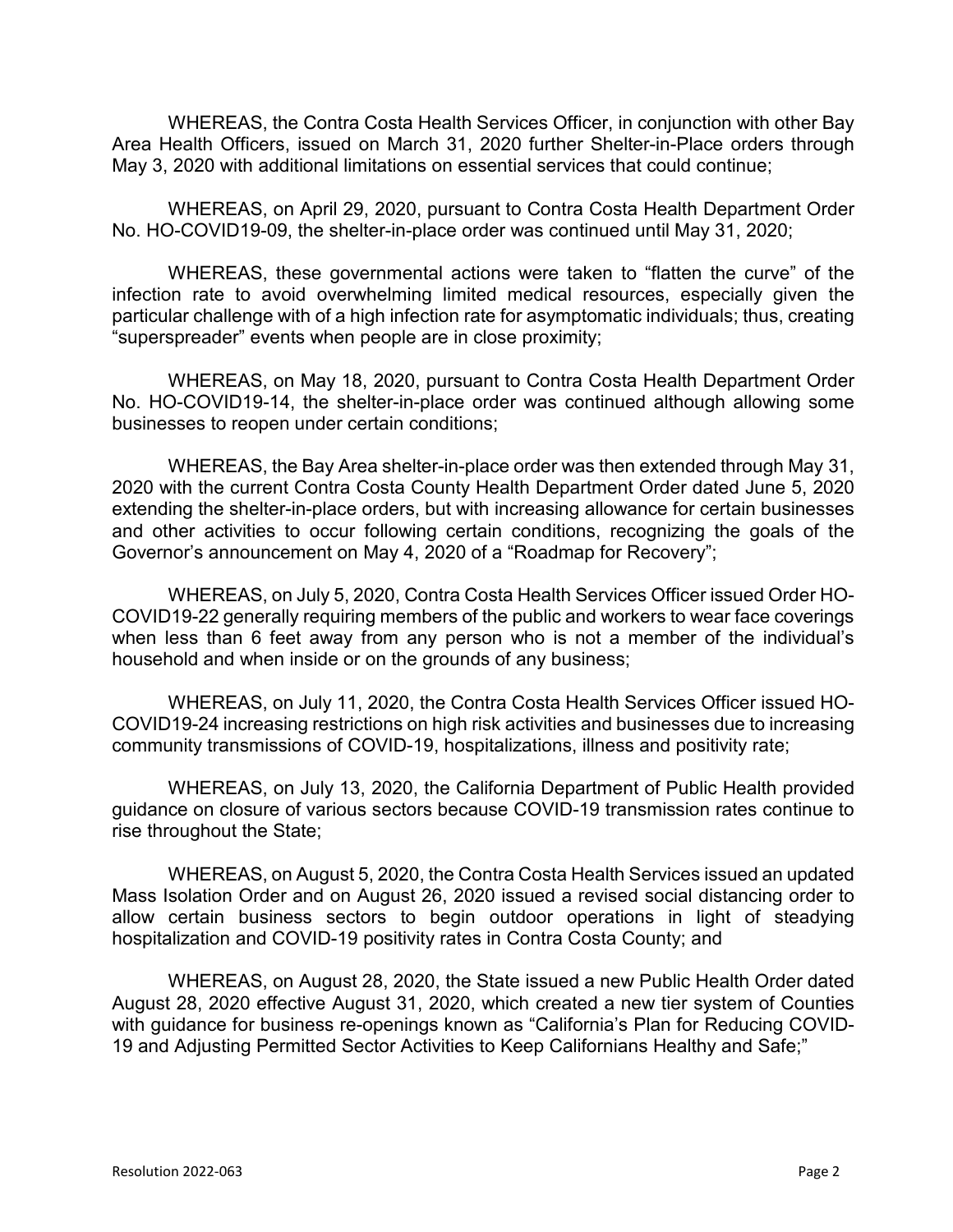WHEREAS, on September 4, 2020, the County Public Health Department recognized some stabilization in the rate of COVID-19 cases and hospitalization and issued Health Order HO-COVID19-27 to reiterate social distancing, limitations on gatherings and mask requirements, but also to ease restrictions on some gatherings of children, to allow mining and logging operations and to clarify vehicle gatherings;

WHEREAS, on September 14, 2020, the County Public Health Department issued Health Order HO-COVID19-28 to align with state guidelines for personal care services, cardrooms, racetracks and professional sports without live audiences;

WHEREAS, on September 16, 2020, the County Public Health Department issued Health Order HO-COVID19-29 to align with CDC guidelines on quarantining if exposed to someone with COVID-19, including exceptions for health care workers, first responders, and critical infrastructure workers to continue working if certain conditions are met, with such guidance superseded on October 8, 2020, when the County Public Health Department issued Health Order HO-COVID19-32 to update its Mass Quarantine Order to comply with the State of California Public Health Officer's guidance on who is considered a close contact or not;

WHEREAS, on September 29, 2020, the Contra Costa Health Department announced that Contra Costa County had moved into the less restrictive red tier ("substantial" spread of COVID-19) of the State's [four-tiered, color-coded reopening](https://covid19.ca.gov/safer-economy/)  [system;](https://covid19.ca.gov/safer-economy/)

WHEREAS, on October 6, 2020, the State's [Blueprint for a Safer Economy](https://www.cdph.ca.gov/Programs/CID/DCDC/Pages/COVID-19/COVID19CountyMonitoringOverview.aspx) included a "health equity metric" that will also be used to determine a county's tier to ensure California reopens its economy safely by reducing disease transmission in all communities, particularly given higher COVID rates among communities of color;

WHEREAS, as of October 27, 2020, Contra Costa County moved into the orange tier with moderate infections at 4.1 cases per day per 100,000 and 1.9% positive tests; however, the positivity rate in those in the lowest health equity quartile is 3.9%;

WHEREAS, on November 16, 2020, in light of increasing COVID infection and hospitalization rates throughout the United States, including California, twenty-eight counties were moved back into the purple/widespread infection tier 1, including Contra Costa County;

WHEREAS, on December 3, 2020, the California Department of Public Health issued a Regional Stay at Home Order based on the increasing rate of COVID-19 cases, hospitalizations and positivity rates across California;

WHEREAS, the Bay Area Region, including Contra Costa County, implemented the State's Stay at Home Order from December 6, 2020 until January 25, 2021, with the County reverting to the purple-tier of widespread infection;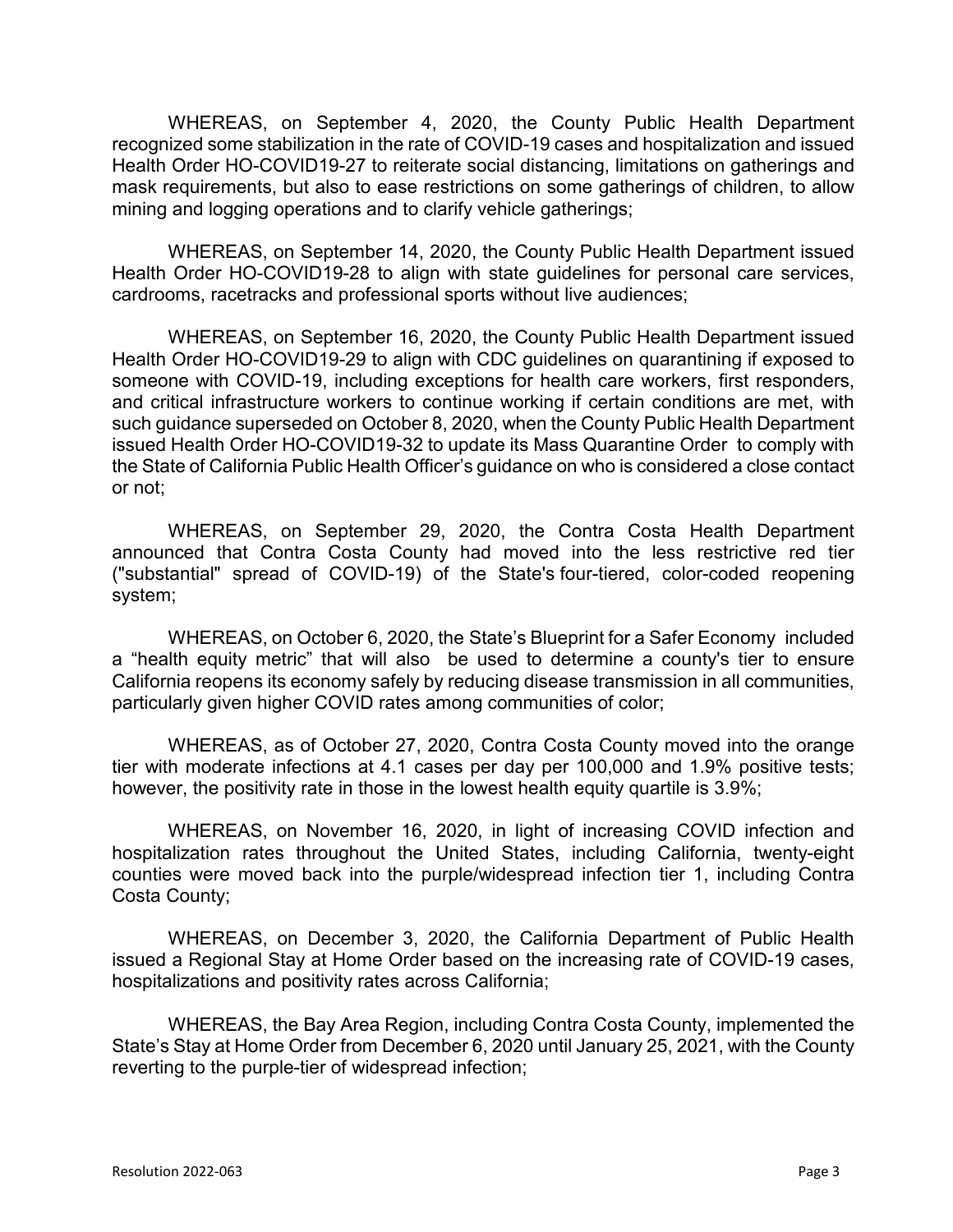WHEREAS, on March 15, 2020, the County moved into the red-tier allowing more openings of businesses and schools;

WHEREAS, on April 7, 2021, the County moved into the orange tier (moderate risk of infection) given decreasing cases and hospitalizations and increasing vaccination rates, allowing additional business and community sectors to open and subsequently aligned with the State's guidelines on the wearing of masks;

WHEREAS, Contra Costa County notified the City on May 5, 2021 that the testing facility at Davis Park would now be run by a State contractor, Logistics Health Incorporated/Optum, and that the County would cover Logistics Health under its insurance and the parties extended the MOU for this use to September 30, 2021 pursuant to a Second Amendment to the Agreement with the County;

WHEREAS, on May 5, 2021, Contra Costa County aligned with the State on relaxing mask requirements, but continued to support some masking requirements through June 15, 2021;

WHEREAS, on June 11, 2021, the State Public Health Officer issued a new Order indicating that on June 15, 2021, the State will move "Beyond the Blueprint for a Safer Economy" and eliminate the color-coded tier system for counties, along with further mask guidance with CalOSHA developing new workplace COVID-19 regulations;

WHEREAS, on July 16, 2021, due to increasing case and hospitalization rates, the Contra Costa Health Officer along with other Bay Area Health Officers recommends that everyone consider wearing face coverings whenever they enter indoor public spaces, regardless of their vaccination status;

WHEREAS, on September 9, 2021, the federal government announced that all employers with more than 100 employees would be required to ensure that their workplace is fully vaccinated or that unvaccinated employees provide proof of a negative test weekly;

WHEREAS, Assembly Bill 361 was passed to allow teleconferencing during a proclaimed state of emergency in certain circumstances, including if State or local officials have imposed or recommended measures to promote social distancing (e.g. during a pandemic);

WHEREAS, on September 20, 2021, Contra Costa Heath Services Department provided recommendations for safely holding public meetings given the COVID-19 pandemic signed by Health Officer Chris Farnitano, MD with the Department's primary recommendation is: "On-line meetings (teleconferenced meetings) are strongly recommended as those meetings present the lowest risk of transmission of SARS-CoV-2, the virus that causes COVID-19";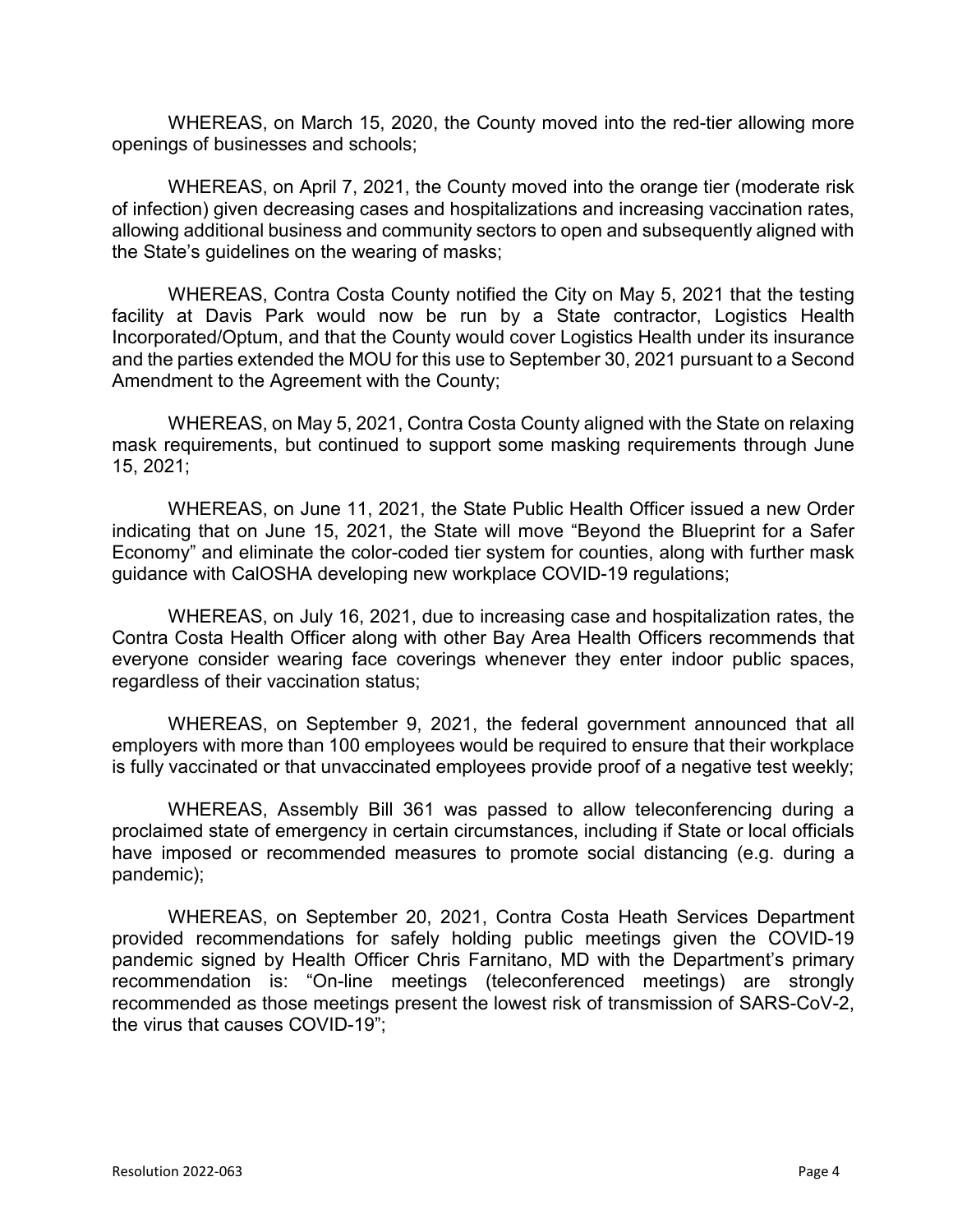WHEREAS, under County Health Order HO-COVID19-60 dated December 27, 2021, Emergency First Responders are now required to have a COVID-19 booster to be deemed "fully vaccinated" or undergo weekly testing;

WHEREAS, due to increasing infection rates (County transmission level is back to red-high) and increasing hospitalization rates, masks are required in all indoor public settings regardless of vaccination status as of December 28, 2021;

WHEREAS, as the State and County have announced the lifting of the mask mandate for many indoor venues as of February 16, 2022; although, businesses and operators may still require masks and masks are encouraged to decrease the risk of transmission;

WHEREAS, on March 1, 2022, Contra Costa Heath Services Department updated its recommendations for safely holding public meetings given the COVID-19 pandemic with the Department's primary recommendation continuing to be that: "On-line meetings (i.e. teleconferenced meetings) are strongly recommended as these meetings present the lowest risk of transmission of SARS-CoV-2, the virus that causes COVID-19";

WHEREAS turning to City actions, on April 6, 2020, pursuant to Resolution 2020- 042, the City Council extended the declaration of a local emergency and confirmed the actions taken by the Director of Emergency Services including but not limited to:

- 1. Emergency Services Order No. 1 issued March 23, 2020, which addressed operational issues during the emergency including a Modified City Operations Plan dated March 19, 2020; and
- 2. Revised Modified City Operations Plan dated April 1, 2020, declaring certain City projects as "Essential Governmental Functions/Public Works Projects" and further limiting activities;

WHEREAS, on April 20, 2020, pursuant to Resolution 2020-051, the City Council extended the declaration of a local emergency and confirmed the actions taken by the Director of Emergency Services including but not limited to:

- 1. Revised Modified City Operations Plan dated April 8, 2020 further limiting access to City Administrative Offices and essential services occurring at City facilities; and continuing to cancel all City-sponsored community events and gatherings per the Governor's State-wide Executive Orders No. N-25-20 (03/12/20) and No. N-33-20 (03/19/20) and Contra Costa County Health Department Order No. #HO-COVID-19-03 (03/31/2020);
- 2. City of San Pablo Administrative Policy Coronavirus (COVID-19): Families First Coronavirus Response Act (FFCRA) and Emergency Family and Medical Leave Expansion Act (EFMLE) dated April 1, 2020;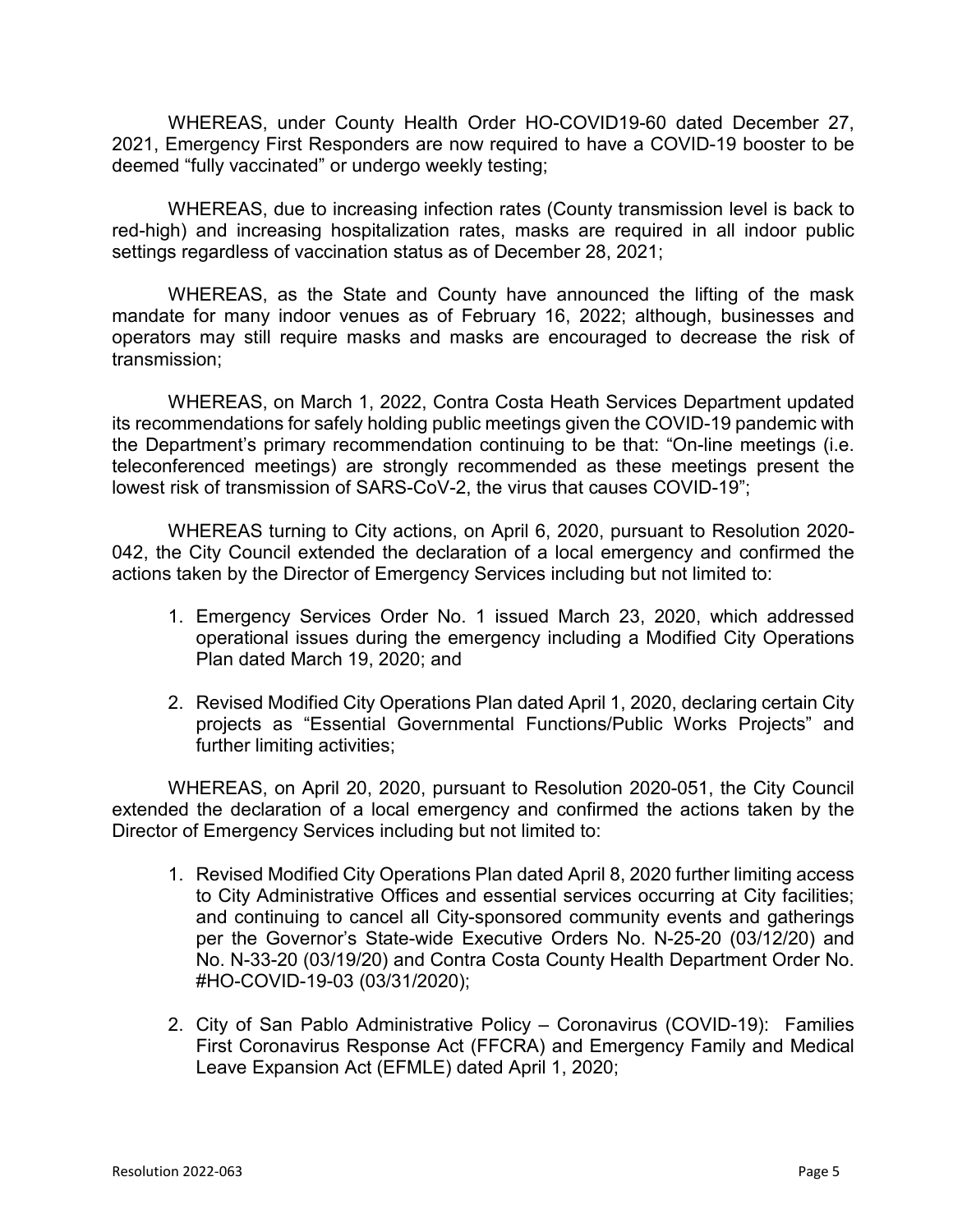3. City of San Pablo Administrative Policy – Limited Duration Telework Policy dated April 1, 2020;

WHEREAS, on May 4, 2020, pursuant to Resolution 2020-055, the City Council extended the declaration of a local emergency and confirmed the actions taken by the Director of Emergency Services including but not limited to:

- 1. Revised Modified City Operations Plan dated April 20, 2020 regarding face coverings in response to Contra Costa County Health Department Order No. #HO-COVID-19-08 (04/17/2020);
- 2. Revised Modified City Operations Plan dated April 30, 2020 in response to Contra Costa County Health Department Order No. #HO-COVID-19-09 (04/29/2020) extending the shelter-in-place order to May 31, 2020 but allowing some businesses and activities to resume; and
- 3. City Essential Business/Project Updates dated May 4, 2020;

WHEREAS, on May 18, 2020, pursuant to Resolution 2020-060, the City Council extended the declaration of a local emergency and confirmed the actions taken by the Director of Emergency Services including but not limited to:

1. Memorandum dated May 7, 2020 to implement COVID-19 Informational Hotline for San Pablo residents;

WHEREAS, on June 1, 2020, pursuant to Resolution 2020-068, the City Council extended the declaration of a local emergency and confirmed the actions taken by the Director of Emergency Services including but not limited to:

1. Letter dated May 22, 2020 to the Contra Costa County Health Services Department re: Casino San Pablo Notification to Re-Open and discussion with Contra Costa County Health Officials;

WHEREAS, on June 15, 2020, pursuant to Resolution 2020-077, the City Council extended the declaration of a local emergency and confirmed the actions taken by the Director of Emergency Services including but not limited to:

- 1. Memos from the City Manager and Assistant City Manager: "Expectations of Employees Returning to Work" dated June 3, 2020; "Protocols for Social Distancing -- COVID-19 Response Plan" dated June 3, 2020; "COVID-19 Health Screenings" dated June 3, 2020; and
- 2. Revised Modified City Operations Plan dated June 4, 2020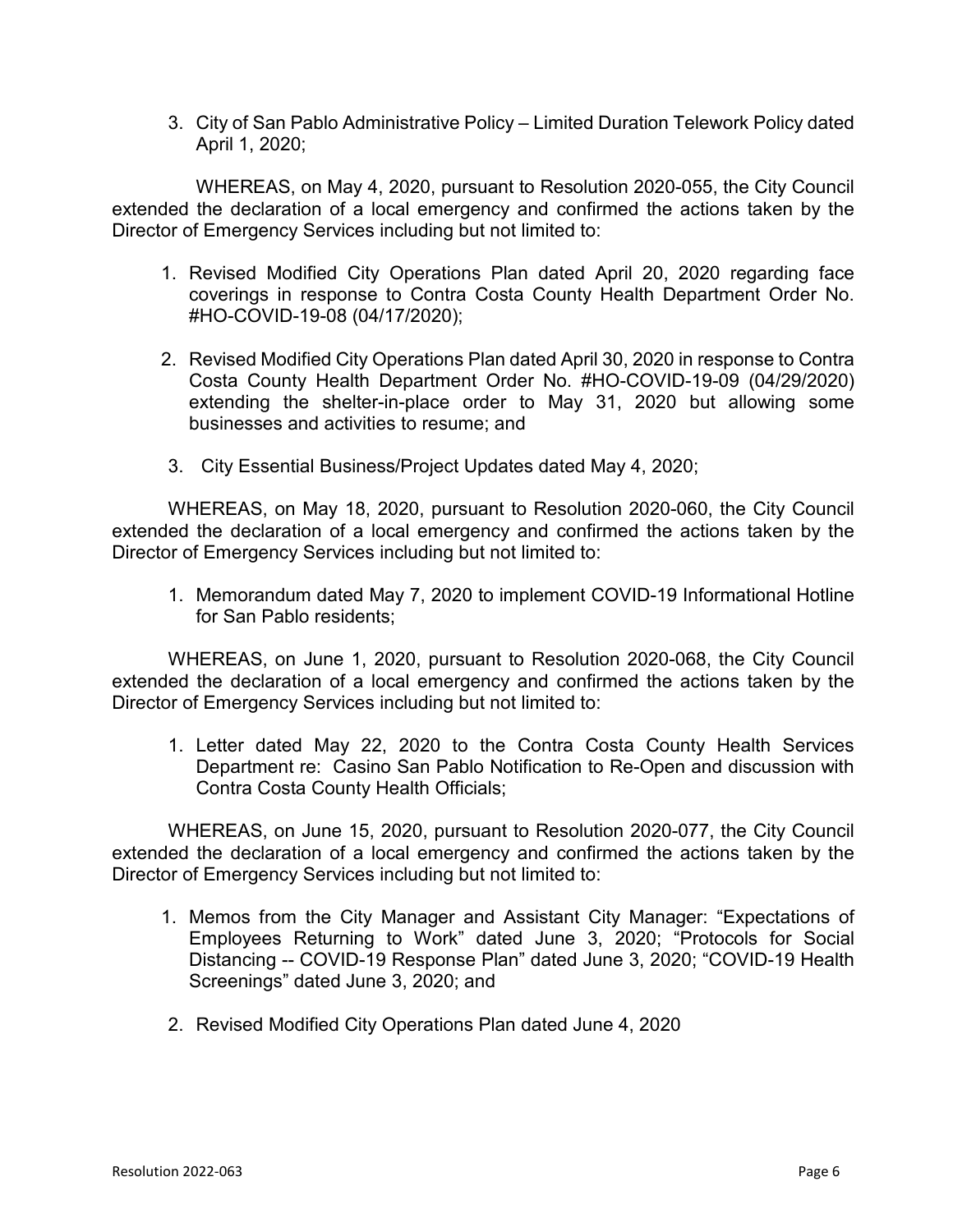WHEREAS, on July 6, 2020, pursuant to Resolution 2020-086, the City Council extended the declaration of a local emergency and confirmed the actions taken by the Director of Emergency Services; and

WHEREAS, on July 20, 2020, pursuant to Resolution 2020-094, the City Council extended the declaration of a local emergency and confirmed the actions taken by the Director of Emergency Services including but not limited to:

1. COVID-19 Health Screening and Protocols for candidates and those involved with ballot measures who need to come to City Hall.

WHEREAS, the City has also established a City hotline for assistance with COVID-19 resources and questions; and

WHEREAS, on August 3, 2020, pursuant to Resolution 2020-105, the City Council extended the declaration of a local emergency and confirmed the actions taken by the Director of Emergency Services including but not limited to:

1. City Council Meeting Protocols at City Hall during COVID-19 Emergency;

WHEREAS, On September 8, 2020, pursuant to Resolution 2020-115, the City Council extended the declaration of a local emergency and confirmed the actions taken by the Director of Emergency Services including but not limited to:

1. "COVID-19 Hot Zone and Employee Reporting in the Workplace" dated August 6, 2020

WHEREAS, on September 8, 2020 per Resolution 2020-112, the City Council confirmed an agreement with Contra Costa County to provide financial support for the COVID-19 Youth/Young Adult Ambassadors to be trained about COVID-19 and then to prepare and post messages about COVID-19 on social media;

WHEREAS, on September 8, 2020 per Resolution 2020-116, the City Council amended the City Council Priority Workplan to explore the feasibility of a financial assistance grant or loan program for local San Pablo businesses affected by the COVID-19 pandemic in collaboration with the San Pablo EDC (San Pablo Economic Development Corporation);

WHEREAS, on September 21 2020, pursuant to Resolution 2020-123, the City Council extended the declaration of a local emergency and confirmed the actions taken by the Director of Emergency Services; and

WHEREAS, on September 21, 2020, the City Council also adopted Ordinance 2020- 010 repealing Ordinance 2020-006, which suspended automatic approval deadlines during the COVID-19 emergency. The City Council also approved Resolution 2020-124 extending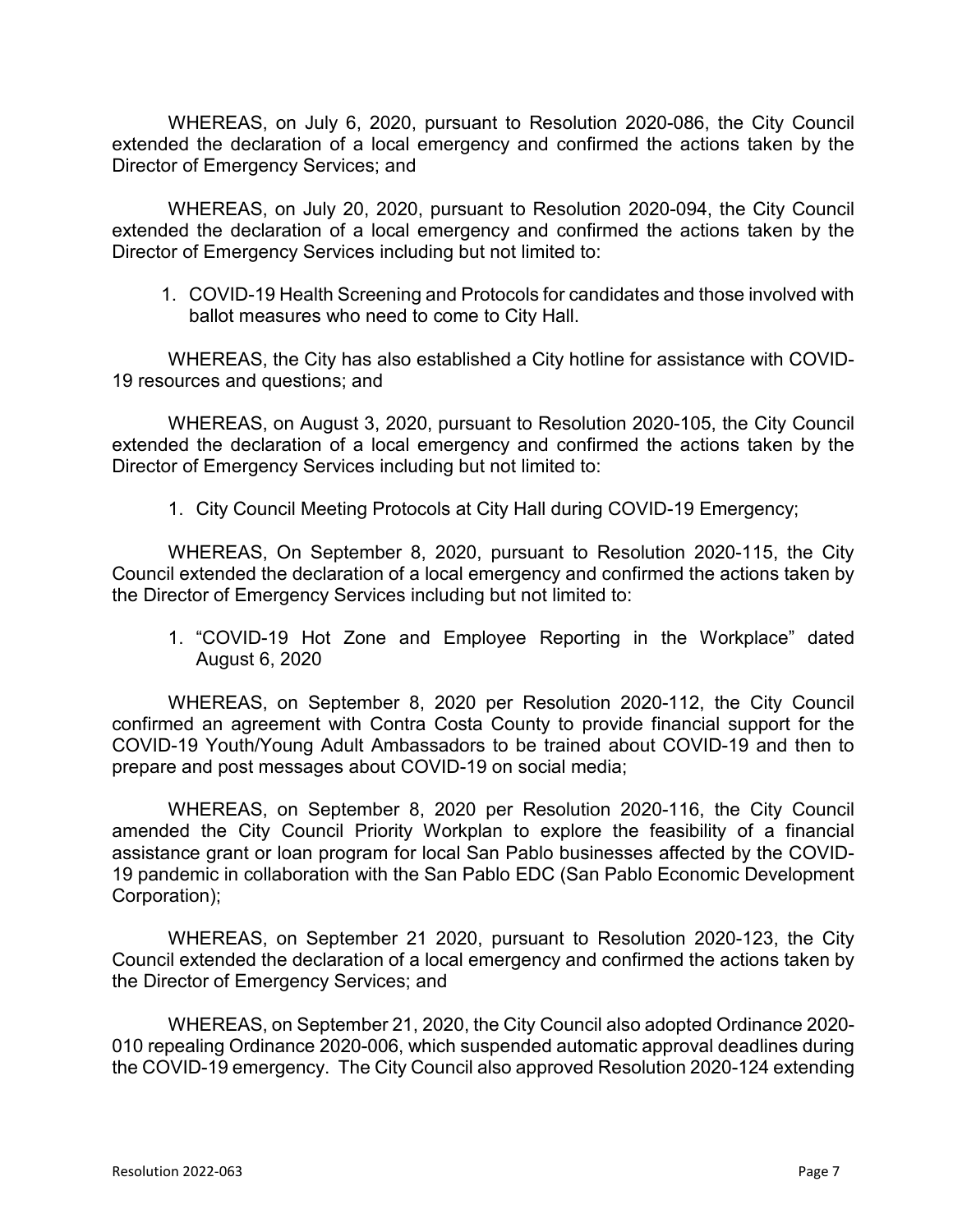the Housing Assistance Grant Program and Resolution 2020-125 creating an Ad Hoc City Council Committee to address COVID-19 issues;

WHEREAS, on October 5, 2020, pursuant to Resolution 2020-127, the City Council extended the declaration of a local emergency and confirmed the actions taken by the Director of Emergency Services; and

WHEREAS, on October 21, 2020, pursuant to Resolution 2020-131, the City Council extended the declaration of a local emergency and confirmed the actions taken by the Director of Emergency Services; and

WHEREAS, on November 2, 2020, pursuant to Resolution 2020-136, the City Council extended the declaration of a local emergency and confirmed the actions taken by the Director of Emergency Service since the last meeting, including but not limited to:

1. Coronavirus COVID-19 Update and Revised City Modified Operations Plan (Version #9 dated October 28, 2020)

WHEREAS, on November 2, 2020, pursuant to Resolution 2020-135, the City Council also authorized a one-time event sponsorship of \$3,000 for the Free COVID-19 Testing Event available to the public scheduled for Saturday, November 7, 2020; and

WHEREAS, on November 16, 2020, pursuant to Resolution 2020-139, the City Council extended the declaration of a local emergency and confirmed the actions taken by the Director of Emergency Service since the last meeting; and

WHEREAS, on November 16, 2020, pursuant to Resolution 2020-143, the City Council also approved a memorandum of agreement with Contra Costa Health Services to create of COVID-19 testing site at the Davis Park Multi-purpose room; and

WHEREAS, on December 7, 2020, pursuant to Resolution 2020-154, the City Council extended the declaration of a local emergency and confirmed the actions taken by the Director of Emergency Services since the last meeting; and

WHEREAS, on December 21, 2020, pursuant to Resolution 2020-159, the City Council extended the declaration of a local emergency and confirmed the actions taken by the Director of Emergency Services since the last meeting; and

WHEREAS, on January 19, 2021, pursuant to Resolution 2021-02, the City Council extended the declaration of a local emergency and confirmed the actions taken by the Director of Emergency Services since the last meeting;

WHEREAS, on February 2, 2021, pursuant to Resolution 2021-10, the City Council extended the declaration of a local emergency and confirmed the actions taken by the Director of Emergency Services since the last meeting;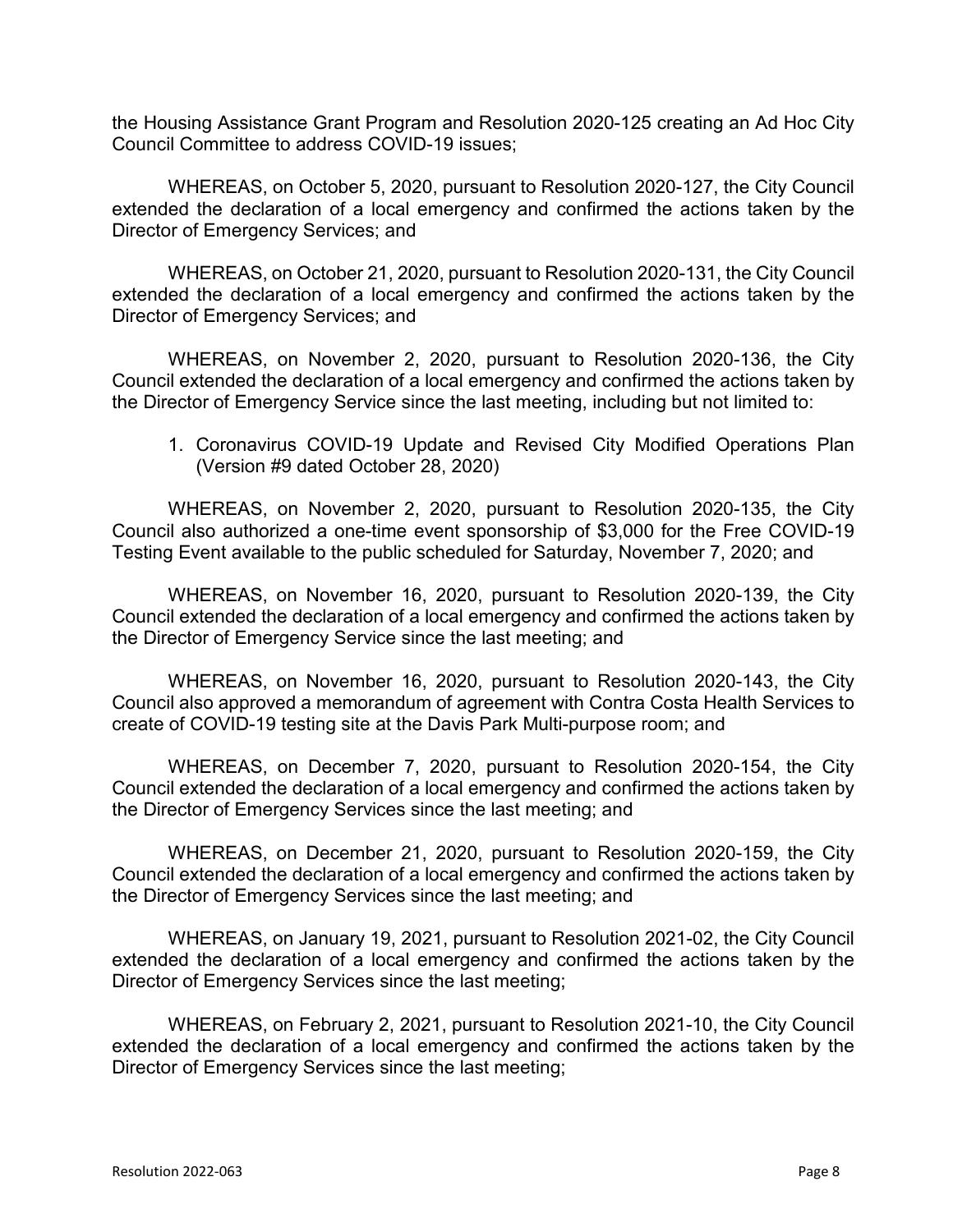WHEREAS, on February 16, 2021, pursuant to Resolution 2021-14, the City Council extended the declaration of a local emergency and confirmed the actions taken by the Director of Emergency Services since the last meeting including but not limited to:

1. City's Revised Modified Operations Plan dated February 4, 2021 to implement stricter mask wearing requirement at City facilities;

WHEREAS, on March 1, 2021, pursuant to Resolution 2021-19, the City Council extended the declaration of a local emergency and confirmed the actions taken by the Director of Emergency Services since the last meeting;

WHEREAS, on March 1, 2021, pursuant to Resolution 2021-20, the City Council also authorized a letter agreement with Contra Costa County to continue providing financial support of up to \$4,200 for San Pablo youths to continue participating in the COVID-19 Youth and Young Adult Ambassadors program;

WHEREAS, on March 15, 2021, pursuant to Resolution 2021-024, the City Council extended the declaration of a local emergency and confirmed the actions taken by the Director of Emergency Services since the last meeting, including but not limited to including but not limited to the promulgation of the Temporary Administrative Policy regarding COVID-19 Families First Coronavirus Response Act (FFCRA) – Temporary City Extended Leave;

WHEREAS, on March 15, 2021, pursuant to Resolution 2021-028, the City Council decided to cancel certain City-sponsored large-scale events for calendar year 2021 due to the COVID-19 pandemic;

WHEREAS, on April 5, 2021, pursuant to Resolution 2021-033, the City Council extended the declaration of a local emergency and confirmed the actions taken by the Director of Emergency Services since the last meeting;

WHEREAS, on April 5, 2021, pursuant to Resolution 2021-038, the City Council entered into an amended Memorandum of Agreement with the County to provide a framework for the County Public Health Department and City Manager to mutually agree to the use of additional City facilities for COVID-19 testing or vaccination sites;

WHEREAS, on April 5, 2021, pursuant to Resolution 2021-033, the City Council extended the declaration of a local emergency and confirmed the actions taken by the Director of Emergency Services since the last meeting;

WHEREAS, on April 19, 2021, pursuant to Resolution 2021-047, the City Council extended the declaration of a local emergency and confirmed the actions taken by the Director of Emergency Services since the last meeting;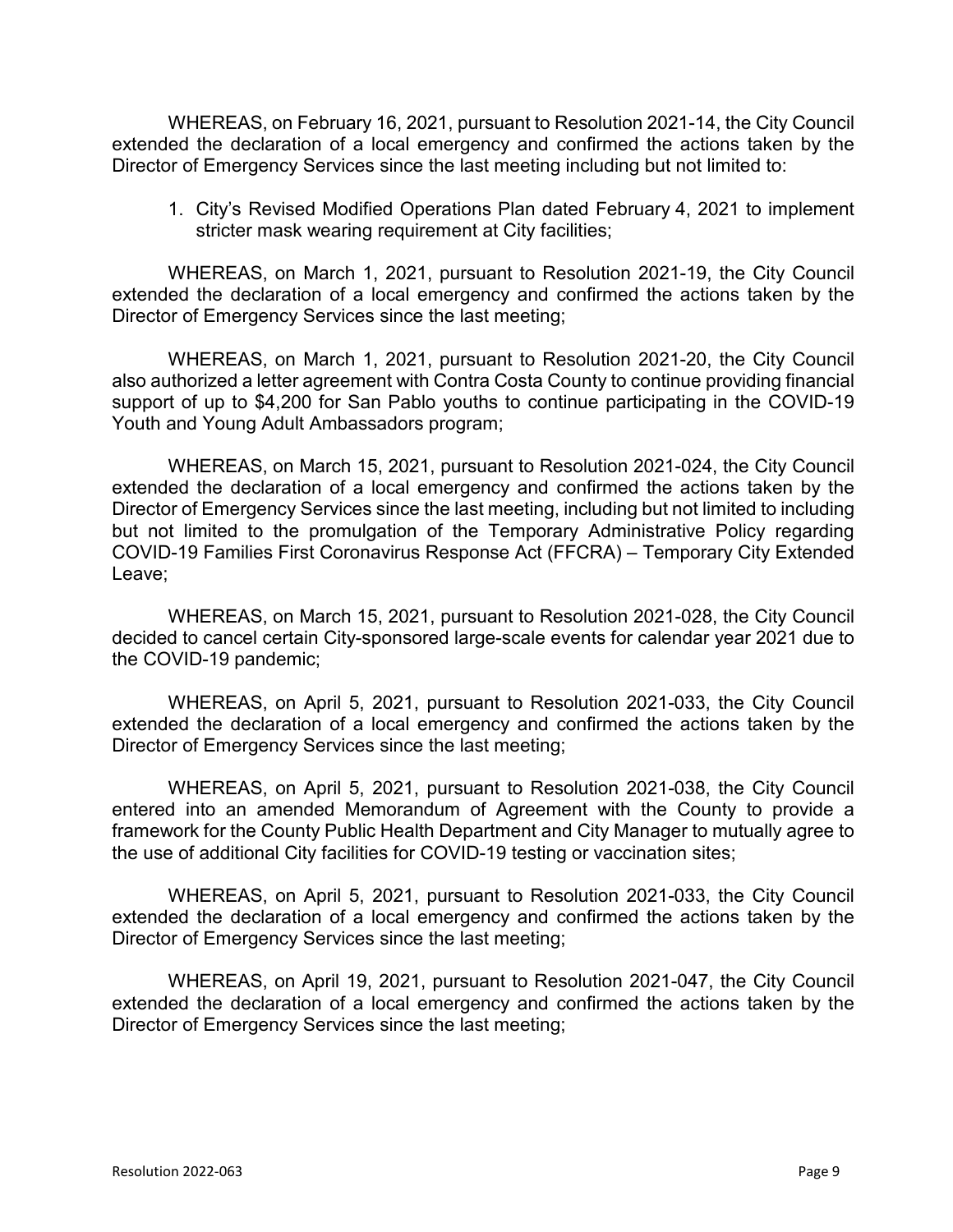WHEREAS, on May 3, 2021, pursuant to Resolution 2021-053, the City Council extended the declaration of a local emergency and confirmed the actions taken by the Director of Emergency Services since the last meeting;

WHEREAS on May 17, 2021, pursuant to Resolution 2021-057, the City Council extended the declaration of a local emergency and confirmed the actions taken by the Director of Emergency Services since the last meeting including but not limited to:

- 1. the COVID-19 Prevention Program required by CalOSHA; and
- 2. Logistic Health Incorporated as agent of the County running the Davis Park COVID-19 testing facility;

WHEREAS, on June 7, 2021, pursuant to Resolution 2021-066, the City Council extended the declaration of a local emergency and confirmed the actions taken by the Director of Emergency Services since the last meeting including but not limited to:

- 1. City Proposed Re-Opening Plan for Local Government Services v.11 issued May 13, 2021 by the City Manager/Director of Emergency Services; and
- 2. Revised COVID-19 Supplemental Sick Leave Policy dated May 17, 2021 as authorized by the federal American Rescue Plan Act and the State Senate Bill 95; and

WHEREAS, on June 21, 2021, pursuant to Resolution 2021-075, the City Council extended the declaration of a local emergency and confirmed the actions taken by the Director of Emergency Services since the last meeting;

WHEREAS, on July 6, 2021, pursuant to Resolution 2021-093, the City Council approved the implementation of the "Welcome Back Reopening Plan" dated July 1, 2021, which opened City parks and fields as of July 1, 2021 and amended the Preliminary Reopening phases to have Phase II of City employees working full-time in City facilities starting August 16, 2021;

WHEREAS, on July 19, 2021, pursuant to Resolution 2021-095, the City Council extended the declaration of a local emergency and confirmed the actions taken by the Director of Emergency Services since the last meeting including but not limited to:

- 1. Worksite-Specific COVID-19 Plan dated July 1, 2021
- 2. Second Amendment to the MOU with the County to extend COVID-19 testing at Davis Park to September 30, 2021;

WHEREAS, on August 2, 2021, pursuant to Resolution 2021-101, the City Council extended the declaration of a local emergency and confirmed the actions taken by the Director of Emergency Services since the last meeting;

WHEREAS, on September 7, 2021, pursuant to Resolution 2021-107, the City Council extended the declaration of a local emergency and confirmed the actions taken by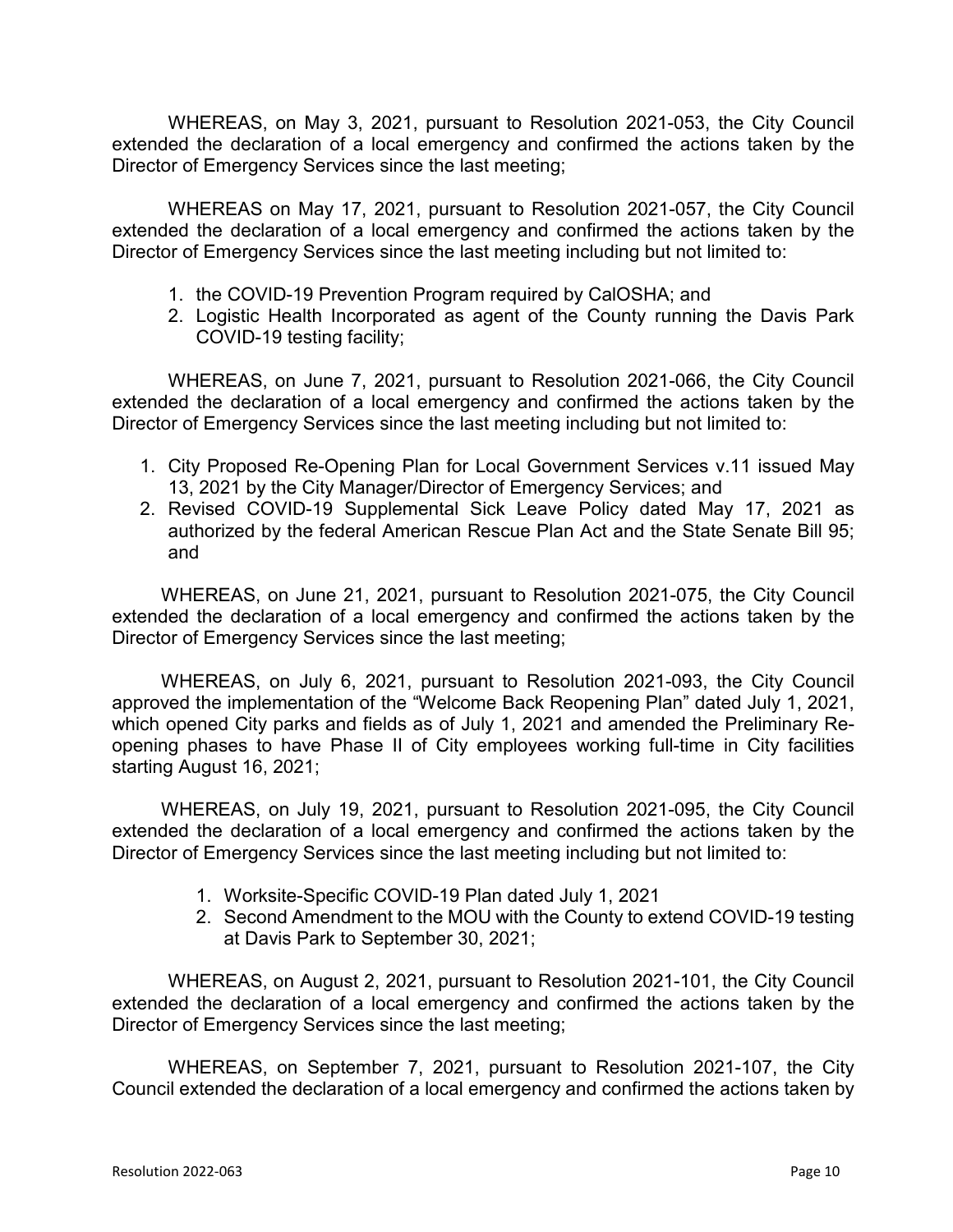the Director of Emergency Services since the last City Council meeting including but not limited to:

- 1. Modified City Operations Plan version 13 dated August 4, 2021 -- Due to a surge in COVID-19 infection rates in part caused by the Delta variant and stagnating vaccination rates, the City implemented a revised Modified Operations Plan that addressed:
	- a. Compliance with more stringent Cal-OSHA Emergency Temporary Standards (ETS) due to employee outbreaks of COVID-19
	- b. Mandatory submission of COVID-19 Employee Vaccination Forms
	- c. Postponement of Phase II to September 15, 2021 in City's adopted Welcome Back Re-opening Plan
- 2. Modified City Operations Plan version 14 dated August 24, 2021 that is effective September 1, 2021, City employees who are unvaccinated or refuse to provide vaccination status information will be required to be tested at least weekly. This step was taken in part due to increasing number of COVID-19 cases and exposures among City employees, which require the City to follow stricter Cal-OSAH requirements related to masking and social distancing to reduce COVID-19 exposures.
- 3. Extended the County's use of the Davis Park Community Center for testing until December 31, 2021;

WHEREAS, on September 21, 2021, pursuant to Resolution 2021-121, the City Council extended the declaration of a local emergency and confirmed the actions taken by the Director of Emergency Services since the last meeting, including but not limited to:

> 1. Revised Modified City Operations Plan version 15 dated September 3, 2021 -- Due to a surge in COVID-19 infection rates in part caused by the Delta variant and stagnating vaccination rates, the City implemented a revised Modified Operations Plan that requires elected officials to provide proof of vaccination or a negative COVID-19 test within prior 72 hours of entering a City facility, worksite or event.

WHEREAS, on September 29, 2021, at a Special City Council meeting, the City Council determined that the City Council and other San Pablo Brown Act bodies would continue to meet remotely due to COVID-19 social distancing recommendations from Contra Costa Health Department;

WHEREAS, on October 4, 2021, pursuant to Resolution 2021-129, the City Council extended the declaration of a local emergency; determined that the City Council and other Brown Act bodies in the City of San Pablo continue to meet remotely due to COVID-19 social distancing recommendations from Contra Costa Health Department and for the safety of all in accordance with Assembly Bill 361's revisions to the Brown Act to address remote meetings during emergencies; and confirmed the additional actions taken by the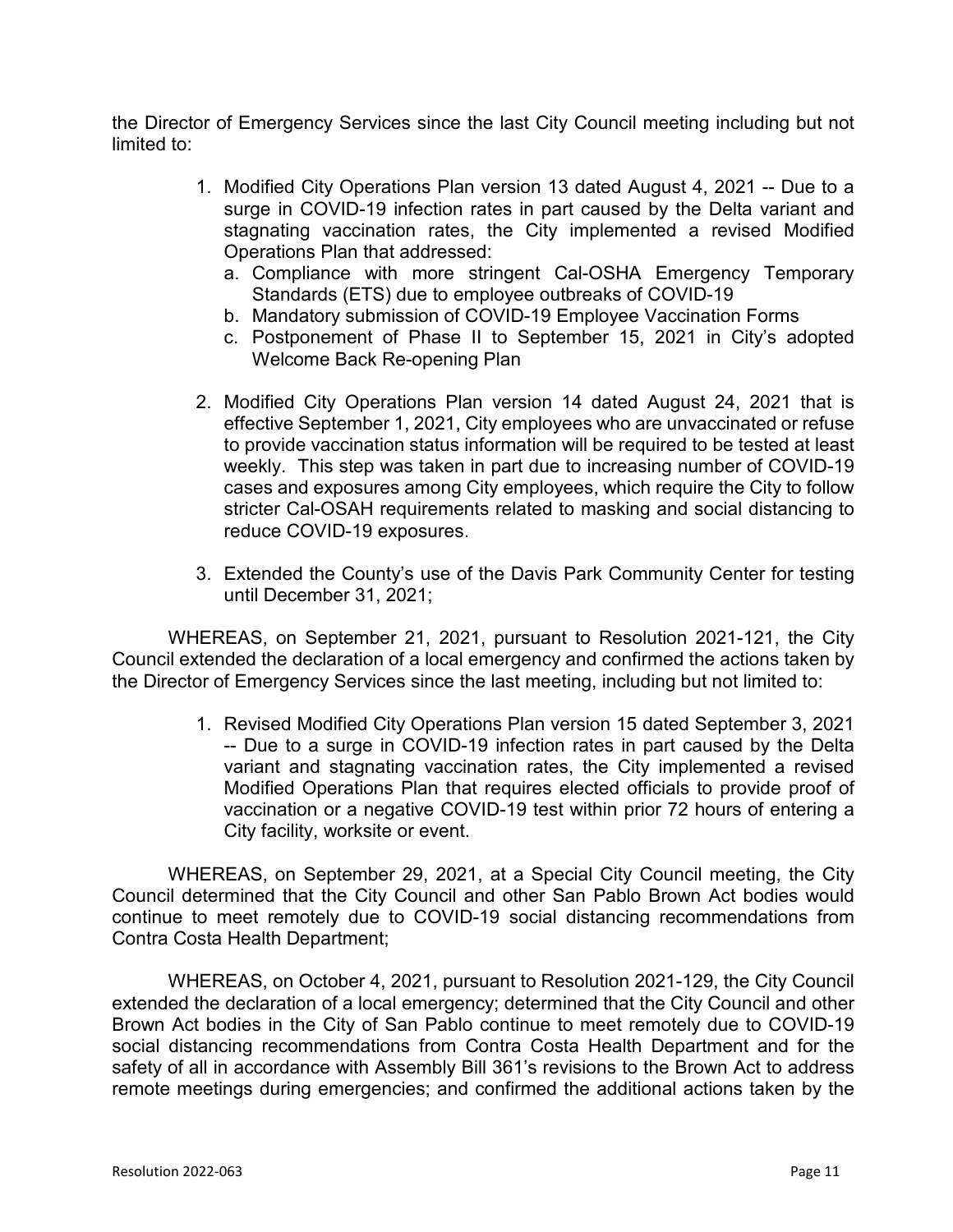Director of Emergency Services, including those actions taken since the last Council meeting;

WHEREAS, on October 18, 2021, pursuant to Resolution 2021-131, the City Council extended the declaration of a local emergency; determined that the City Council and other Brown Act bodies in the City of San Pablo continue to meet remotely due to COVID-19 social distancing recommendations from Contra Costa Health Department; and confirmed the additional actions taken by the Director of Emergency Services, including those actions taken since the last Council meeting including but not limited to:

1. Revised Modified City Operations Plan version 16 dated September 14, 2021 regarding rules for those entering City facilities and participating in City programs;

WHEREAS, on November 1, 2021, pursuant to Resolution 2021-141, the City Council extended the declaration of a local emergency; determined that the City Council and other Brown Act bodies in the City of San Pablo continue to meet remotely due to COVID-19 social distancing recommendations from Contra Costa Health Department; and confirmed the additional actions taken by the Director of Emergency Services, including those actions taken since the last Council meeting including but not limited to:

1. Revised Modified City Operations Plan version 17 dated October 14, 2021 regarding rules for those entering City facilities and participating in City programs;

WHEREAS, on November 15, 2021, pursuant to Resolution 2021-147, the City Council extended the declaration of a local emergency; determined that the City Council and other Brown Act bodies in the City of San Pablo continue to meet remotely due to COVID-19 social distancing recommendations from Contra Costa Health Department; and confirmed the additional actions taken by the Director of Emergency Services, including those actions taken since the last Council meeting;

WHEREAS, on December 6, 2021, pursuant to Resolution 2021-152, the City Council extended the declaration of a local emergency; determined that the City Council and other Brown Act bodies in the City of San Pablo continue to meet remotely due to COVID-19 social distancing recommendations from Contra Costa Health Department; and confirmed the additional actions taken by the Director of Emergency Services, including those actions taken since the last Council meeting including but not limited to:

- 1. Execution of a Third Amendment to Memorandum of Agreement with the County for use of Davis Park Community Center for COVID-19 testing until December 31, 2021 which the City Council confirmed on September 7, 2021.
- 2. Authorization of a Fourth Amendment to Memorandum of Agreement with the County for use of Davis Park Community Center for COVID-19 testing under March 31, 2022;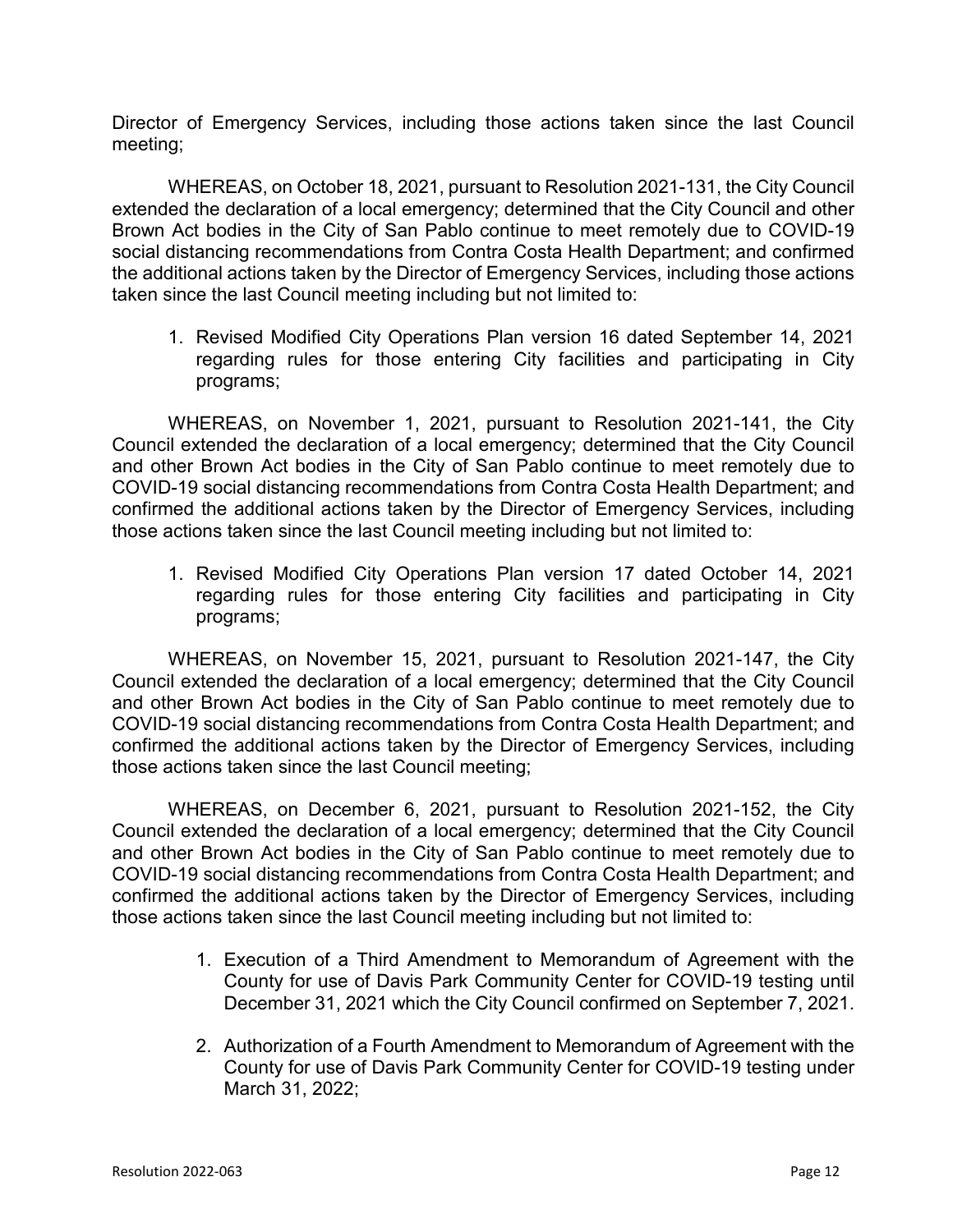WHEREAS, on December 20, 2021, pursuant to Resolution 2021-161, the City Council extended the declaration of a local emergency; determined that the City Council and other Brown Act bodies in the City of San Pablo continue to meet remotely due to COVID-19 social distancing recommendations from Contra Costa Health Department; and confirmed the additional actions taken by the Director of Emergency Services, including those actions taken since the last Council meeting;

WHEREAS, on January 18, 2022, pursuant to Resolution 2022-007, the City Council extended the declaration of a local emergency; determined that the City Council and other Brown Act bodies in the City of San Pablo continue to meet remotely due to COVID-19 social distancing recommendations from Contra Costa Health Department; and confirmed the additional actions taken by the Director of Emergency Services, including those actions taken since the last Council meeting including but not limited to:

- 1. Revised Modified City Operations Plan version 18 dated January 7, 2022 regarding rules for those entering City facilities and participating in City programs including the shutting down of City administrative offices for the week of January 10, 2022 and directing applicable City staff to work remotely; and
- 2. City Administrative Policy for COVID-19 Vaccination or Mandatory Testing revised January 7, 2022, including that all new City employees must be vaccinated unless granted medical or religious exemption;

WHEREAS, on February 7, 2022, pursuant to Resolution 2022-018, the City Council extended the declaration of a local emergency; determined that the City Council and other Brown Act bodies in the City of San Pablo continue to meet remotely due to COVID-19 social distancing recommendations from Contra Costa Health Department; and confirmed the additional actions taken by the Director of Emergency Services, including those actions taken since the last Council meeting including but not limited to:

1. Revised Modified City Operations Plan version 19 dated January 13, 2022 regarding rules for those entering City facilities and participating in City programs including the shutting down of City administrative offices until January 31, 2022 and directing applicable City staff to work remotely;

WHEREAS, on February 22, 2022, pursuant to Resolution 2022-029, the City Council extended the declaration of a local emergency; determined that the City Council and other Brown Act bodies in the City of San Pablo continue to meet remotely; and confirmed the additional actions taken by the Director of Emergency Services, including those actions taken since the last Council meeting;

WHEREAS, on March 7, 2022, pursuant to Resolution 2022-034, the City Council extended the declaration of a local emergency; determined that the City Council and other Brown Act bodies in the City of San Pablo continue to meet remotely; and confirmed the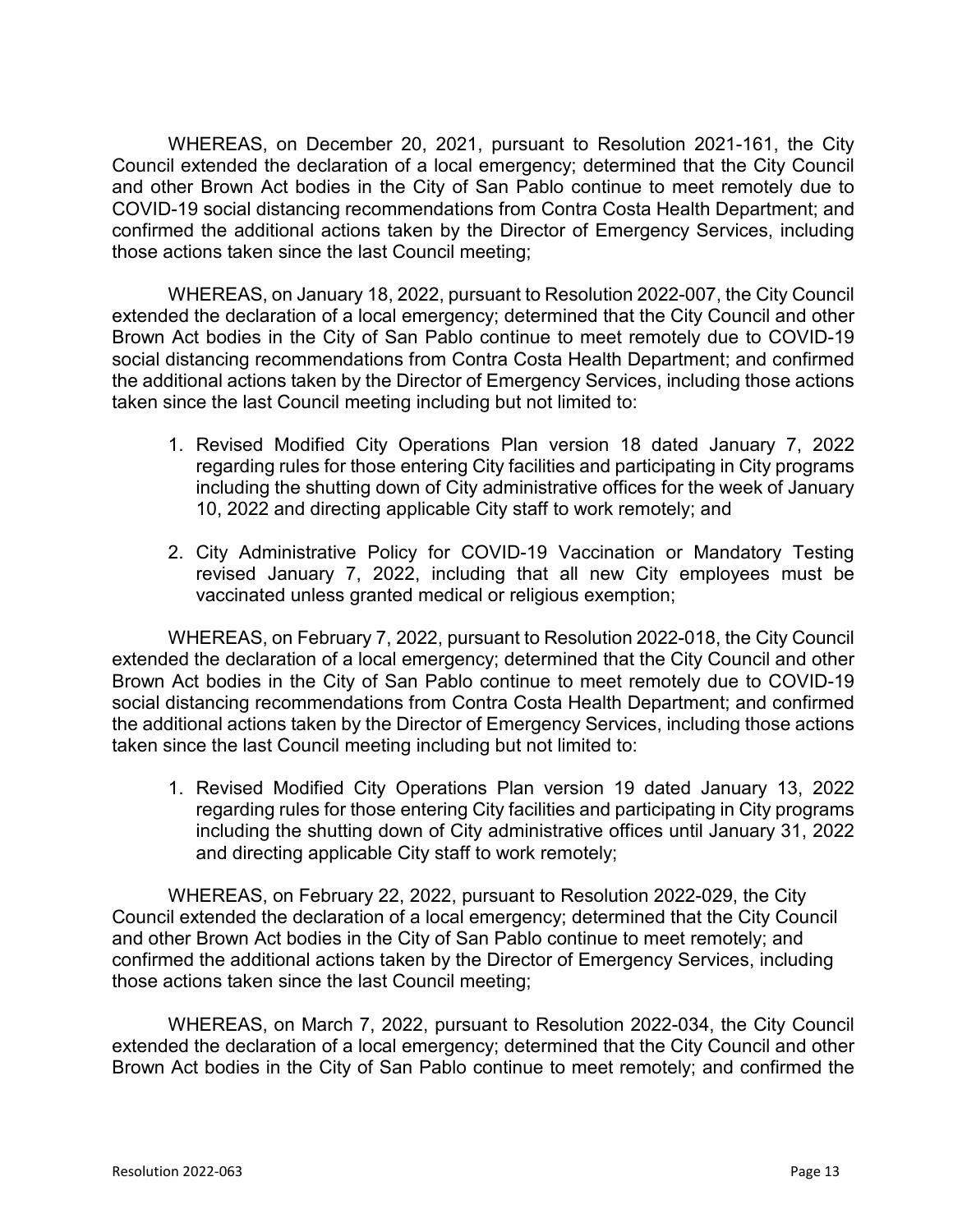additional actions taken by the Director of Emergency Services, including those actions taken since the last Council meeting;

WHEREAS, on March 21, 2022, pursuant to Resolution 2022-039, the City Council extended the declaration of a local emergency; determined that the City Council and other Brown Act bodies in the City of San Pablo continue to meet remotely; and confirmed the additional actions taken by the Director of Emergency Services, including those actions taken since the last Council meeting;

WHEREAS, on April 4, 2022, pursuant to Resolution 2022-049, the City Council extended the declaration of a local emergency; determined that the City Council and other Brown Act bodies in the City of San Pablo continue to meet remotely; and confirmed the additional actions taken by the Director of Emergency Services, including those actions taken since the last Council meeting including but not limited to:

> 1. Fifth Amendment to the Memorandum of Agreement with Contra Costa County for Mutual Aid Assistance Provided in Response to the COVID-19 Pandemic including the continued use of the Davis Park testing site through May 31, 2022;

WHEREAS, as set forth in the staff reports and presentations accompanying each Resolution extending the declaration of a local emergency and as reported in federal, state and county public health websites, the COVID-19 cases and deaths continue to rise with San Pablo continuing to be identified as a "hot spot" with a high per capita rate of confirmed COVID-19 cases in Contra Costa County; although, the vaccination rate is increasing; and

WHEREAS, according to the East Bay Economic Development Alliance's (East Bay EDA) Business Recovery Survey Results published on May 19, 2020, 80% of East Bay businesses are "microbusinesses" employing fewer than 10 employees, which often have limited cash reserves and are not positioned to take on more debt to survive COVID19 and shelter-in-place orders; microbusinesses are more likely to be minority- or women-owned compared to larger businesses; nearly 40% of the survey respondents were temporarily closed because they were not considered "essential" and 42.3% of West Contra Costa County businesses temporarily closed;

WHEREAS, eleven out of fifteen surveyed West Contra Costa County businesses indicated staff reductions in the 75-100% range, with layoffs and revenue losses hitting lowwage workers the hardest with impacts in the following industries: food and beverage; retail and personal services; hospitality/leisure/entertainment and many San Pablo residents have experienced job loss or reduced hours due to COVID-19 and shelter-in-place orders;

WHEREAS, Contra Costa County overall saw an increase in unemployment from a March unemployment rate of 4.1 percent to an April unemployment rate of 14.5 percent, with nearly 3.7 million Californians filing for unemployment during the first six weeks of COVID-19 pandemic and the nation seeing the highest level of unemployment in 70 years;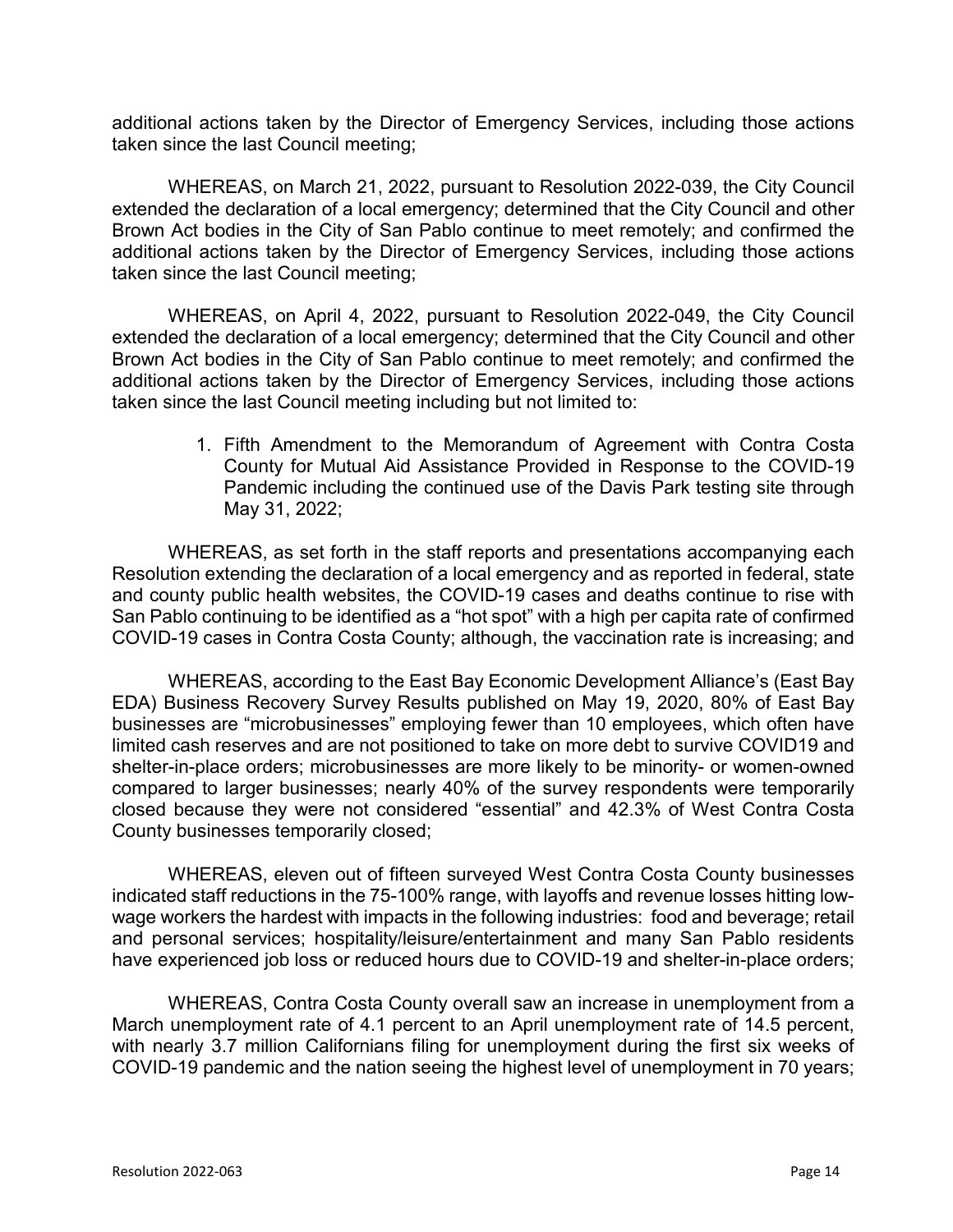WHEREAS, according to the East Bay EDA, there were 25,560 jobs lost in the East Bay during March and April, representing nearly 30% of job cuts in the nine-county Bay Area. However, the Urban Institute estimated 45,666 low-income jobs (annual earnings below \$40,000) lost just in Contra Costa County through May 8, 2020;

WHEREAS, it was reported in the LA Times on August 21, 2020 that California's unemployment rate is at 13.3% with 3 million on unemployment and 202,136 new claims in the week prior to the article. Contra Costa County's rate is 14.5% with 77,600 unemployed individuals;

WHEREAS, on December 14, 2020, the website for the State's Employment Development Department (EDD) showed that California's unemployment rate in September 2020 was 11.0% with 2,058,800 unemployed individuals, but that data was from September 12 before the current shut down. In February 2021, the unemployment rate in California was 8.5%;

WHEREAS, California's July 2021 unemployment rate of 7.6% was 5.6 percentage points lower than it was in July 2020; although, new unemployment claims continue;

WHEREAS, to address these economic impacts and the critical need that residents remain sheltered during the pandemic to decrease the transmission of COVID-19, on April 27, 2020, the City Council adopted Urgency Ordinance 2020-008 temporarily prohibiting evictions of residential and commercial real property tenants impacted by the COVID-19 pandemic and establishing a moratorium on rent increases. In addition, on May 4, 2020, pursuant to Resolution 2020-054, the City Council approved the guidelines for a grant program for residents financially impacted by COVID-19;

WHEREAS, on June 29, 2020, the City Council increased the grant for COVID Housing Assistance Program for FY 2019/20 (Resolution 2020-081) and established a COVID Housing Assistance Program for FY 2020/21 (Resolution 2020-082), which was extended on January 19, 2021, pursuant to Resolution 2021-006 and further extended to June 30, 2021 pursuant to Resolution 2021-031;

WHEREAS, on June 7, 2021, pursuant to Resolution 2021-082, the City Council increased the grant amounts for 2020/21 to \$2,000 per eligible household. In addition, the City Council, pursuant to Resolution 2021-083, extended the Housing Assistance grant program at \$2,000 per eligible household to September 30, 2021 or until grant funds run out, whichever is sooner;

WHEREAS, on October 21, 2020, pursuant to Resolution 2020-133, the City Council established and approved program guidelines for the San Pablo "Back to Business" COVID-19 Relief Fund to offer forgivable loans to small businesses with the San Pablo Economic Development Corporation administering the program with funds that were reallocated from the City's Community Grant Foundation program;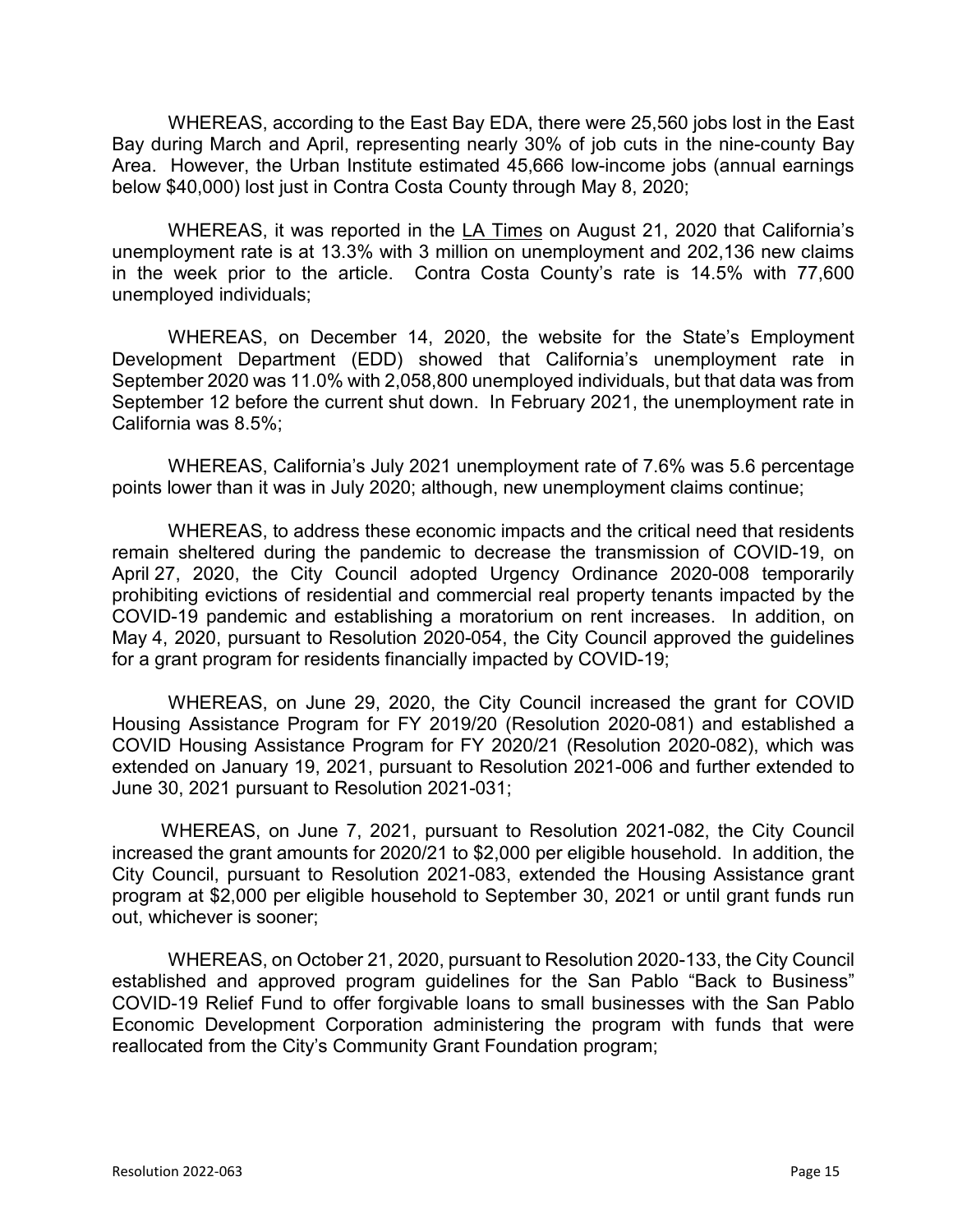WHEREAS, the City of San Pablo lost \$2.34 million in revenue for each month that Casino San Pablo was closed and continues to lose revenue with modified Casino operations due to public health restrictions, in addition to \$1.3 million every month from other City revenue sources, forcing a hiring freeze, suspension of all non-essential spending and layoff of part-time employees;

WHEREAS, the economic recovery from COVID-19 and its impacts are estimated to be in terms of years not months;

WHEREAS, the City received the 2021 payment of \$3.7 million of funding from the federal American Rescue Plan of 2021 (ARPA) in July 2021 and expects the second half in July 2022 and pursuant to Resolution No. 2021-104, the City Council directed staff to proceed with a Community Needs Assessment process to determine ARPA Funding Priorities and Allocations based on further staff analysis of ARPA eligible fund expenses;

WHEREAS, on October 4, 2021, pursuant to Resolution No. 2021-130, the City Council allocated the ARPA funds to a separate fund with \$3,706,733 earmarked for City revenue losses;

WHEREAS, in addition, during the past two years, the nation experienced civil unrest in the wake of the death of George Floyd while detained by a Minneapolis police officer on May 25, 2020, which has led to peaceful protests, but also to some rioting and looting in neighboring communities in violation of shelter-in-place and social distancing orders that could further exacerbate the spread of COVID-19 and placing additional demands on public safety resources, which are already taxed by COVID-19 issues;

WHEREAS, the City Manager/Director of Emergency Services recommends that the City Council extend the declaration of a local emergency; determine that the City Council and other Brown Act bodies in the City of San Pablo continue to meet remotely due to COVID-19 social distancing recommendations from Contra Costa Health Department; and confirm the additional actions taken by the Director of Emergency Services, including those actions taken since the last Council meeting including but not limited to:

- 1. Revised Modified City Operations Plan version 20 dated April 12, 2022 regarding rules for in-person City Council, Council Standing Committees and Commission meetings, for those entering City facilities and participating in City programs;
- 2. Administrative Sick Leave Policy for City employees dated April 7, 2022;
- 3. Revised COVID-19 Prevention Program dated April 18, 2022

WHEREAS, the City Council of the City of San Pablo hereby finds conditions of extreme peril to the health and safety of persons and property have continued within the City of San Pablo caused by COVID-19 including not only health impacts but economic impacts with many residents having jobs eliminated or hours reduced, as well as impacts to the City's own financial condition; these conditions are or are likely to be beyond the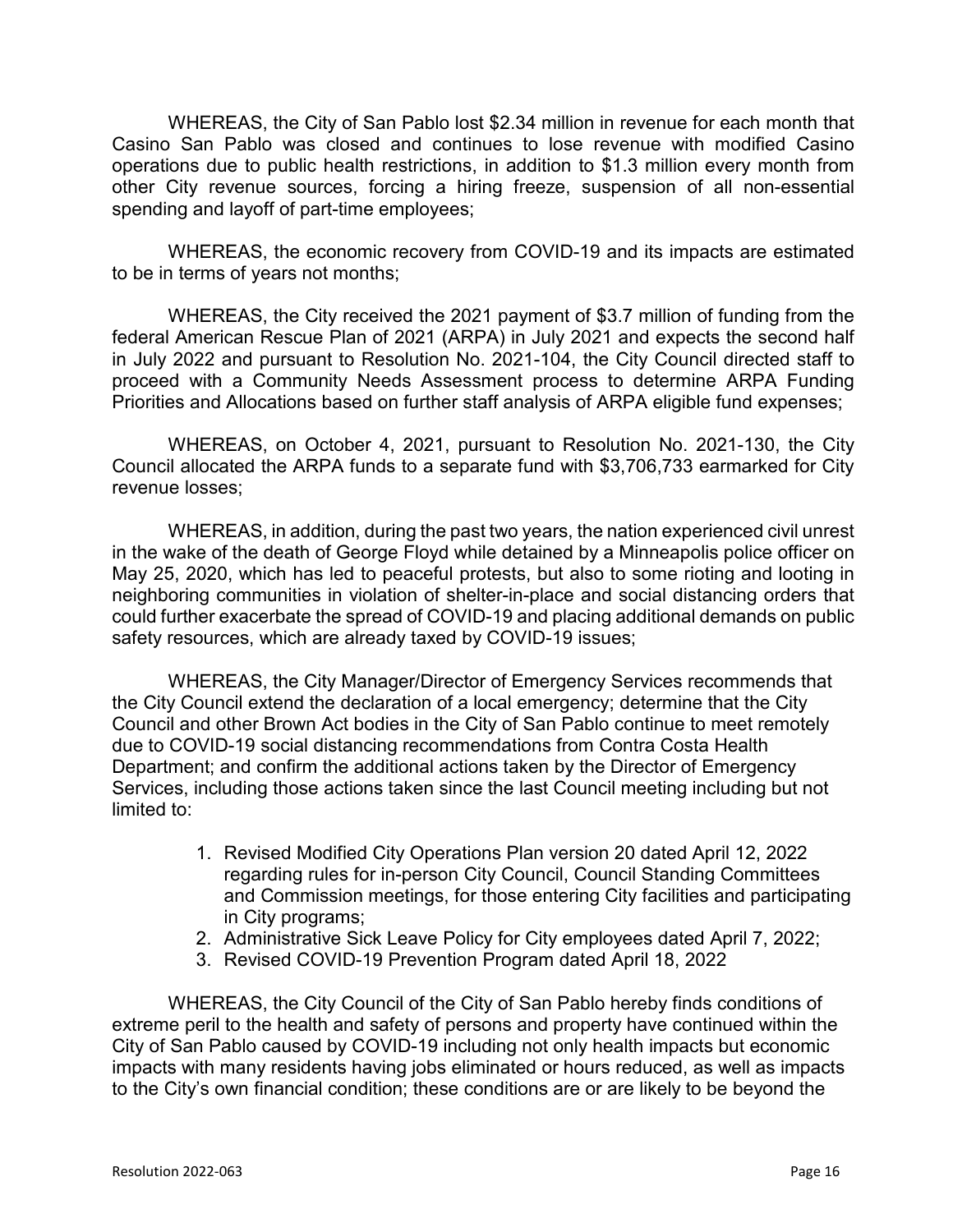control of the services, personnel, equipment, and facilities of the City of San Pablo and require the combined forces of other political subdivisions to combat; and these conditions are of such extreme peril to warrant and necessitate the proclamation of the existence of a local emergency;

NOW, THEREFORE, BE IT RESOLVED by the City Council of the City of San Pablo that:

- 1. A local emergency continues to exist throughout the City of San Pablo commencing on or about 7:00 am on Monday, March 16, 2020 and shall be deemed to continue to exist until its termination is proclaimed by the City Council of the City of San Pablo;
- 2. All actions taken by the Director of Emergency Services and City Manager in response to this local emergency are confirmed; and
- 3. During the existence of said local emergency, the Director of Emergency Services and the Emergency Organization of the City shall continue to have the duties and responsibilities as set forth in Resolution 2020-034; and
- 4. The City Council confirms the Revised Modified Operations Plan version 20 dated April 12, 2022 with the exception that in-person meetings of the City Council, Local Successor Agency, City Housing Successor Agency, City of San Pablo Joint Powers Financing Authority, City Council Standing Committees, and Commissions subject to the Brown Act shall start July 1, 2022 under the parameters set forth by the Director of Emergency Services/City Manager; and
- 5. In compliance with Assembly Bill 361 and the revised Government Code section 54953(e), the City Council has reconsidered the circumstances of the state of emergency and determines that the City Council, Local Successor Agency, City Housing Successor Agency, City of San Pablo Joint Powers Financing Authority, City Council Standing Committees, and Commissions subject to the Brown Act shall continue to provide a phone-in/tele-conference option for participation given the following findings:
	- a. The emergency continues to impact the ability of the City Council, its Standing Committees and Commissions, as well as the staff and members of the public, from meeting safely in person; and
	- b. The Contra Costa County Health Department strongly recommends holding on-line (teleconferenced or video-conferenced) meetings; and
- 6. Within the next thirty (30) days, a report on the most recent conditions of emergency and disaster shall be presented to this City Council so that this City Council may determine whether conditions of emergency and disaster still exist